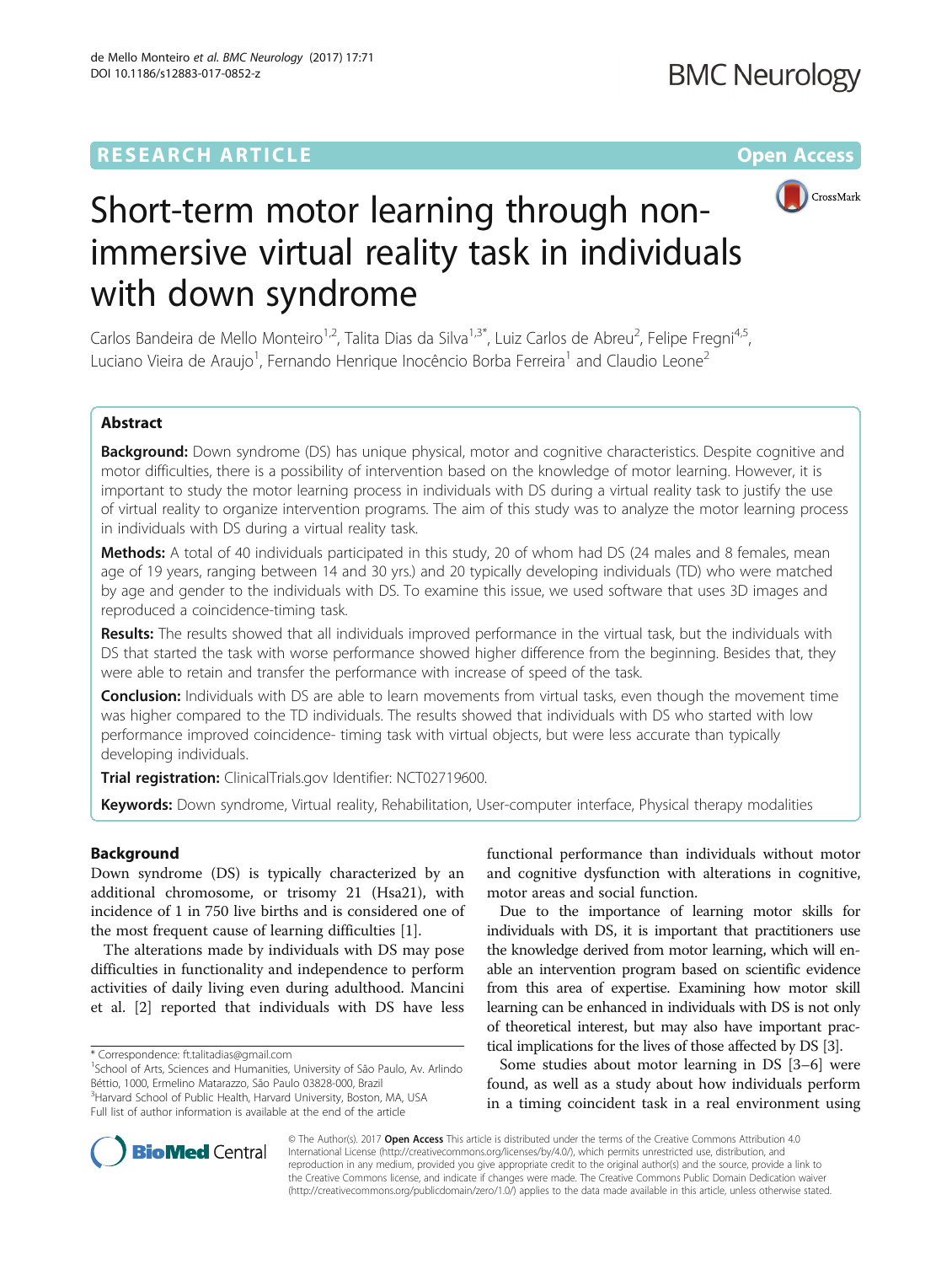Bassin Anticipatory timing and the results showed that it is a good tool to evaluate improvement on motor performance in people with DS [\[7\]](#page-6-0) but little was found on motor learning in a virtual reality task in individuals with DS [\[8](#page-6-0)]. Recently, with the growing accessibility of computer-assisted technology, rehabilitation programs increasingly use virtual reality environments to enhance dedicated practice, thus, to study the use of virtual reality becomes essential [[9](#page-6-0)–[12\]](#page-7-0). Also, the use of the real task (Bassin Anticipatory timing) present some difficulties to be used worldwide considering its size, weight and price, in addition if someone needs to import the equipment, they must anticipate going through bureaucratic red tape, a long waiting time and difficulty for technical support. Thus, it is important to verify the performance of DS individuals in a virtual task using a computer that can offer visual and auditory feedback and facilitate the use of a coincident timing assessment for rehabilitation professionals to predict the anticipatory timing. Virtual task with 3D images has been used in different devices and represent the future in technology promoting independence and functionality in the daily life tasks for individuals with DS.

Given this background, the aim of the current study was to assess the motor learning capacity of individuals with DS in a non-immersive virtual reality task. Based upon the above deliberations, we hypothesized that individuals with DS will improve their coincident time of movement during acquisition in a 3D task, in addition to maintaining performance for the retention phase and transfer the performance with an increase of speed, however with lower performance and more variability when compared to the control group.

## Methods

## Participants

A total of 40 individuals participated in this study, 20 of whom had DS (11 males and 9 females, mean age = 19 years, ranging between 14 and 30 yrs.) and 20 typically developing individuals (TD) who were matched by age and gender to the individuals with DS. Criteria for inclusion were a medical diagnosis of DS and the ability to understand the task. The ability to understand the task was: after two demonstrations from the experimenter (one showing right reach and other showing wrong reach) the participant had two attempts to show if he/she understood the task. All participants were from school program and alphabetized. Exclusion criteria were disorders in cognitive function that would prevent comprehension of the experimental instruction.

## Material and apparatus

This study used software that uses 3D images to reproduce a coincidence-timing task developed and tested by

the Department of Electronic System Engineering of the Polytechnic School, University of São Paulo (EP/ USP) (see also Silva et al. [\[13](#page-7-0)] and de Mello Monteiro et al. [[14\]](#page-7-0)) and upgraded by the Laboratory of Information Systems from the University of São Paulo.

This software enabled the coincidence-timing task to be done by pressing the space key on a keyboard. The coincident timing task was based on the Bassin Anticipation Timer [[7](#page-6-0), [15](#page-7-0)–[21](#page-7-0)] and consisted of a task used worldwide by many authors (see Chiviacowsky et al. [[3\]](#page-6-0); de Mello Monteiro et al. [\[14](#page-7-0)]; Corrêa et al. [[18\]](#page-7-0)) aiming to assess and verify motor learning considering the performance obtained by decreasing the errors, or the variability of errors.

To this end, 10 3D–cubes were displayed simultaneously in a vertical column on a monitor. The cubes created turned on (i.e., changed from blue to green) and off sequentially (from top to bottom) until the target cube (i.e., the tenth cube) was reached. The task for the participant was to press the space bar on the keyboard in the exact time to hitting the target object (Fig. 1).



Fig. 1 Coincident timing task using 3D image: initial position (a) and final position **b**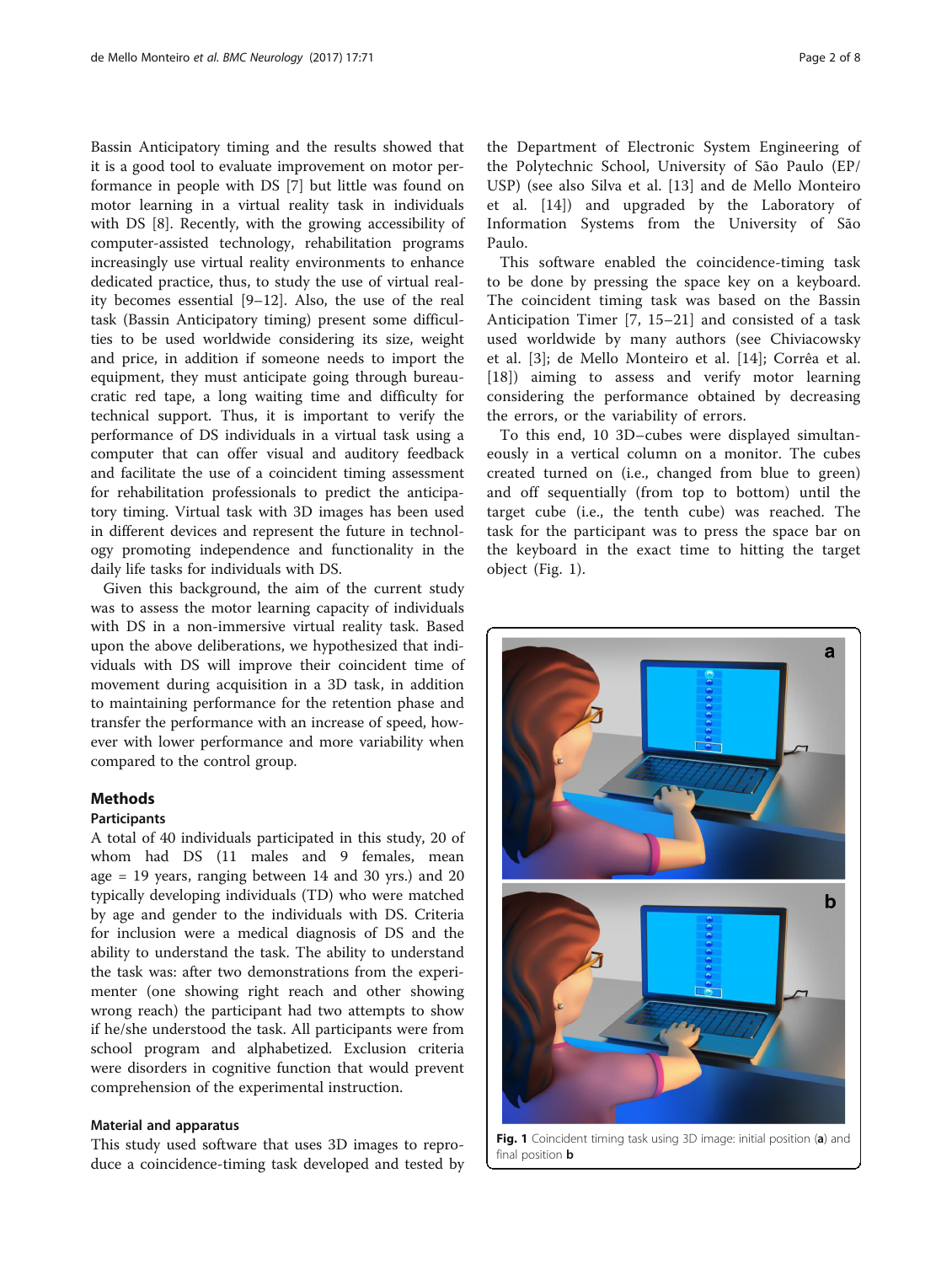## Procedure and design

Participants performed the task individually in a quiet room with only the researcher who gave the instructions to the individual present. The computer was placed on a table. The participants were seated in chair, which was adjusted in height according to the needs of the individual. Also a footrest was available, if required. After being seated, the experimenter explained the task verbally equally for all participants and as mentioned before gave two demonstrations of how to perform the coincidencetiming tasks and two trials as tests for the participant, as a way to access the comprehension of the task. These attempts did not count for the experiment. The participants were instructed to place the preferred hand on a mark in front of the target (the location was individually adjusted but ranged from 2 to 4 cm from the target keyboard). Once the first top cube turned on, the individual had to move his or her hand to either touch the target key on the keyboard, exactly at the moment coinciding with the bottom target cube turning on. During the tasks, the experimenter did not provide any encouragement or reward. Different sounds were provided as feedback for a hit or miss during acquisition, retention and transfer, the range of error being −200 to 200 ms. We chose auditory feedback because it is viable and better differentiated by the computer, and is described as a widely used form with evidence of effectiveness as sensorial feedback [[22\]](#page-7-0).

The primary purpose of practice is considered not only to facilitate the performance of temporary effects during acquisition but also provide improved durable performance (assigned to the learning) of the retention and transfer tests. To this end, "Retention test" was used as a way to measure the capacity to maintain the same performance acquired with the practice after a period with no contact with the task and "Transfer test" was used to assess the capacity to maintain the same performance acquired with practice when changing something in the task; it evaluates the ability to transfer the performance in a similar task or environment.

During the three phases of the study, we used blocks of 5 attempts each to ensure fairness in the evaluation of performances of the participant, as used in several studies [\[3](#page-6-0), [14, 18](#page-7-0)]. All participants made 20 trial acquisitions (divided into 4 blocks), 5 trial retentions after 10 min with no contact with the task (1 block) and 5 trial transfers immediately after retention trials (1 block). Thus, each participant had 32 trials (2 test trials – that did not count for the study; 20 acquisition trials; 5 retention trials; 5 transfer trials). During acquisition and retention trials, the cubes simulated a dropped light movement with the turning on and off of the lights in an interval of 400 ms between positions change, while during transfer light movement was increased with 300 ms between positions.

#### Data analysis

The dependent variable used was the timing error, i.e., constant error (CE), absolute error (AE) and variable error (VE).

#### Constant error (CE)

The calculation of CE was done by the simple arithmetic average of the error values, considering the algebraic sign (negative or positive) in a series of attempts (block of trials). It represents the direction of error if it is late or early.

$$
CE = [\Sigma(Xi-T)/N]
$$

In which:  $\Sigma$  = sum, i = number of attempts, Xi – score of the trial i,  $T =$  distance from the target,  $N =$  number of trials.

## Absolute error (AE)

The individual values of AE were used with no algebraic sign (all values are positive) before proceeding to the calculation of average. The absolute error represents the individual as well as combinations effects of tasks characteristics [[23](#page-7-0)]. AE represents the accuracy measurement.

$$
AE = [\Sigma (|Xi-T)/N]
$$

In which:  $\Sigma$  = sum,  $|$  = "absolute value of", i = number of attempts,  $Xi$  – score of the trial i,  $T$  = distance from the target,  $N =$  number of trials.

## Variable error (VE)

To calculate the variable error, we squared the difference between each score and the individual CE mean, then sum all and divided by the number of trials. Then we compute the square root of this number. It represents the variability of error.

$$
VE = \sqrt{\left[\sum (Xi - CE)^2 / N\right]}
$$

ffiffiffiffiffiffiffiffiffiffiffiffiffiffiffiffiffiffiffiffiffiffiffiffiffiffiffiffiffiffiffiffiffiffiffiffiffi

In which:  $\Sigma$  = sum, i = number of attempts, Xi– score of the trial i,  $CE = constant error$ ,  $N = number of trials$ .

The timing error was defined as the time difference between the moment the target cube switched on (arrival time) and the moment at which the keyboard was touched. The dependent variable for the CE was submitted to a 2 (group: DS and TD) by 2 (blocks) ANOVA, repeated measures were utilized for the last factor.

The cognitive and motor function in people with DS is very different within them, so we divided the groups in order to find out if the performance on the first block would be related to the comprehension of the task, affecting the performance. For AE and VE the groups were divided by two subgroups according to the performance in the first acquisition block (10 individuals with best movement time: Performance Group A and 10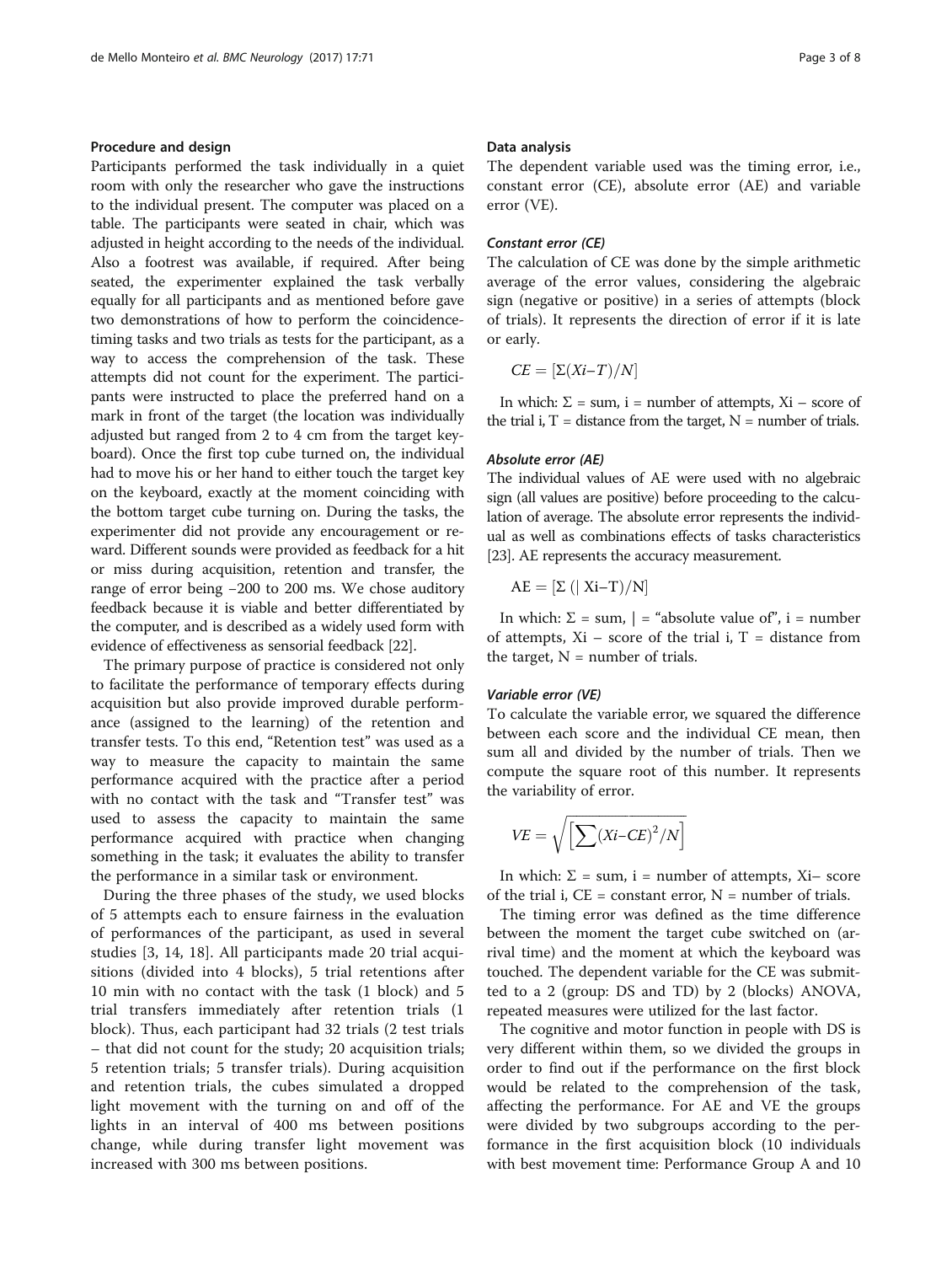individuals with worse movement time: Performance Group B) the dependent variables were submitted to a 2 (group: DS and TD), by 2 (performance groups: A and B) by 2 (blocks) ANOVA, repeated measures were utilized for the last factor. For the factor block separate comparisons were made for acquisition (first acquisition block A1 versus final acquisition block A4), retention (A4 versus retention block R) and transfer (A4 versus transfer block T). Post hoc comparisons were carried out using Tukey-HSD test ( $p < .05$ ).

## Results

The t-test found no statistical difference for age between groups of best movement time and worst movement time for both DS-group  $(18.4 \pm 5; 20.5 \pm 3, p = 0.154,$ respectively) and TD-group  $(19.3 \pm 4; 18.8 \pm 4,$  $p = 0.400$ , respectively).

#### Acquisition

### Constant error

Figure 2 present the CE's during acquisition tasks among the DS- and TD-groups. The ANOVA did not reveal any effect or interaction for Block. However, a significant main effect for Group was found,  $F(1, 38) = 6.62$ ,  $p = .014$ ,  $\eta^2 = .15$ . It suggests that a difference in movement time between groups occurred, in other words DS-group had a much larger constant error  $(M = 193 \text{ ms})$  than TD-group  $(M = 6 \text{ ms})$  and in both groups the directional trend was late in movement.

## Absolute error

The pattern of absolute errors is illustrated in Fig. [3.](#page-4-0) Significant effects were found for Group  $F(1, 36) = 75.2$ ,  $p < .001$ ,  $\eta^2 = .68$ , Performance Group F(1, 36) = 11.7,  $p = .002$ ,  $\eta^2 = .25$  and Block,  $F(1, 36) = 12.4$ ,  $p = .001$ ,  $\eta^2$  = .26, and interactions for Group by Performance Group F(1, 36) = 5.18,  $p = .029$ ,  $\eta^2 = .13$ , Blocks by



Performance Group F(1, 36) = 13.1,  $p = .001$ ,  $\eta^2 = .27$ , Blocks by Group F(1, 36) = 4.66,  $p = .038$ ,  $\eta^2 = .12$  and Blocks by Performance Group by Group  $F(1, 36) = 6.65$ ,  $p = .014$ ,  $\eta^2 = .16$ . It indicates that DS- group had a much larger absolute error  $(M = 434 \text{ ms})$  than TD- group  $(M = 123 \text{ ms})$  and the Performance Group B has a much larger absolute error  $(M = 340 \text{ ms})$  than the Performance Group A ( $M = 217$  ms). The post hoc test showed that this difference can be attributed to the DS-group that had a larger movement time in the Performance Group B (M = 536 ms) than in the Performance Group A  $(M = 332 \text{ ms})$ , while for the TD-group this difference did not occurr ( $M = 143$  ms versus 103 ms, respectively).

For Blocks, in the final block the movement time was smaller  $(M = 226 \text{ ms})$  when compared to the first block of acquisition  $(M = 331 \text{ ms})$  in both groups. The post hoc test showed that this difference can be attributed to the DS-group that showed worse performance in the first block of acquisition- Performance Group B  $(M = 714 \text{ ms})$  when compared to the final block of acquisition ( $M = 359$  ms), for the other three groups this difference did not occurred.

## Variable error

Similar to the absolute error, significant effects were found for Group F(1, 36) = 35.5,  $p < .001$ ,  $\eta^2 = .50$ , Performance Group F(1, 36) = 35.4,  $p < .001$ ,  $\eta^2 = .50$  and Block,  $F(1, 36) = 33.0, p < .001, \eta^2 = .48$ , and interactions for Group by Performance Group  $F(1, 36) = 14.5$ ,  $p = .001$ ,  $\eta^2 = .29$ , Blocks by Group F(1, 36) = 20.6,  $p < .001$ ,  $\eta^2 = .36$ , Blocks by Performance Group F(1, 36) = 14.1,  $p = .001$ ,  $\eta^2 = .28$ , and Blocks by Performance Group by Group  $F(1, 36) = 8.64$ ,  $p = .006$ ,  $n^2 = .19$ . It indicates that DS- group had a much larger variable error  $(M = 107 \text{ ms})$  than TD- group  $(M = 39 \text{ ms})$  and the Performance Group B has a much larger variable error (M = 107 ms) than the Performance Group A  $(M = 39 \text{ ms})$ . The post hoc test showed that this difference can be attributed to the DS-group that had a larger movement time -Performance Group B (M = 163 ms) than in the Performance Group A ( $M = 51$  ms), while for the TD-group this difference did not occur  $(M = 51)$ versus 27 ms, respectively).

For Blocks, in the final block of acquisition the movement time was smaller  $(M = 37 \text{ ms})$  when compared to the first block of acquisition  $(M = 109 \text{ ms})$ in both groups. The post hoc test showed that this difference can be attributed to the DS-group that showed worse performance in the first block of acquisition -Performance Group B  $(M = 268 \text{ ms})$  when compared to the final block of acquisition  $(M = 57 \text{ ms})$ , for the other three groups this difference did not occurred (Fig. [4\)](#page-4-0).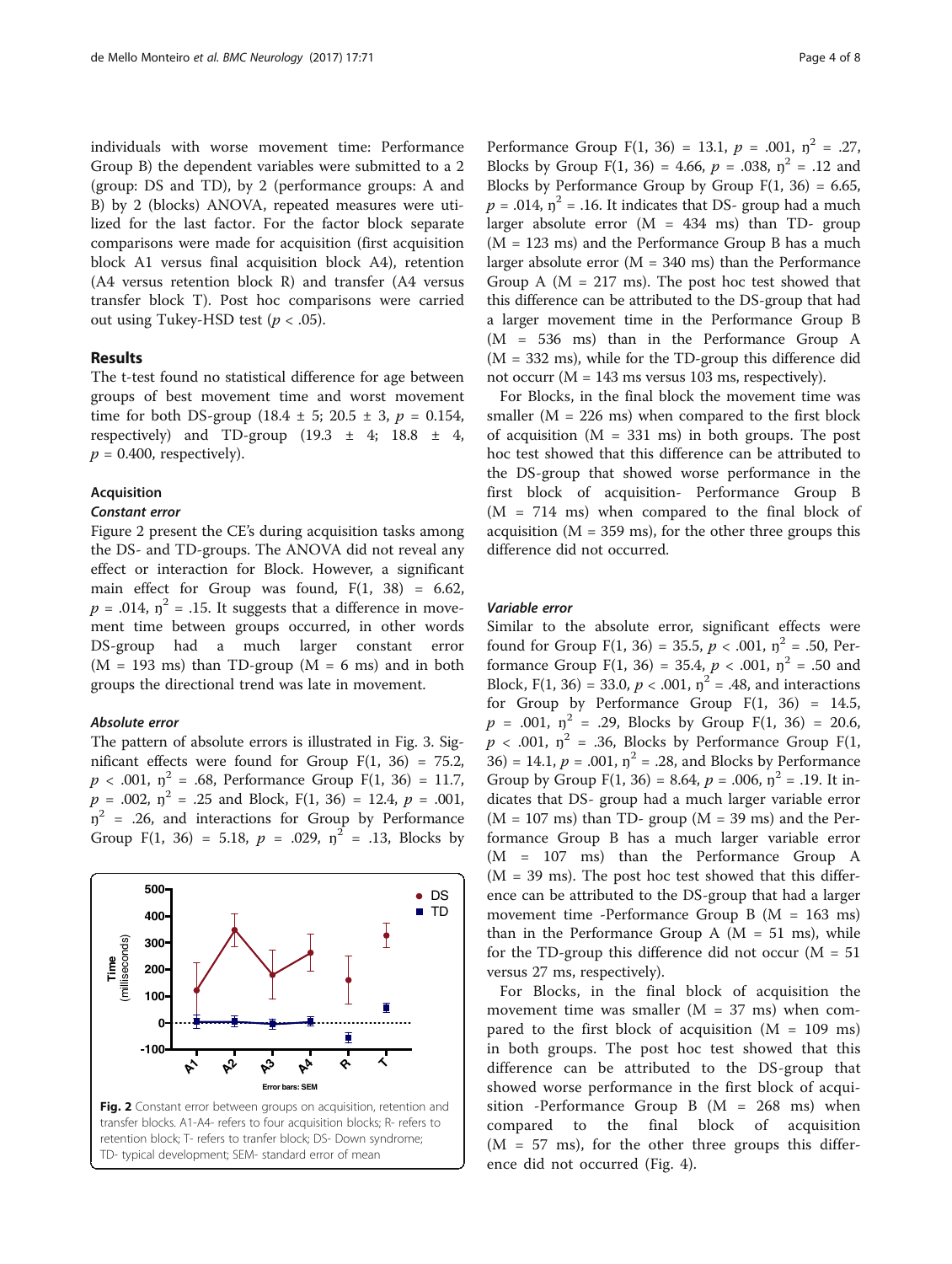<span id="page-4-0"></span>

## Retention

There was significant effect of Block only for constant error,  $F(1, 38) = 5.05$ ,  $p = .030$ ,  $\eta^2 = .12$ . The result indicates that in the final acquisition block the constant error was much larger ( $M = 135$  ms) than the retention block  $(M = 53 \text{ ms})$ , in addition, the directional trend was late in movement. For the absolute and variable error the ANOVA did not find any main effects and interactions, suggesting that the patterns of movement were no different during retention as compared to final acquisition block for absolute (DS- 407 to 349 ms and TD- 119 to 102 ms, respectively) and variable errors (DS- 55 to 43 ms and TD- 33 to 31 ms, respectively).

## Transfer

Similarly to retention test, there was significant effect of Block only for constant error,  $F(1, 38) = 6.44$ ,  $p = .015$ ,  $\eta^2$  = .15. This result indicates that in the transfer block the constant error was much larger  $(M = 135 \text{ ms})$  than the final acquisition block ( $M = 193$  ms), in addition the directional trend was late in movement. For the absolute and variable error there were no significant effects of Block, suggesting that the patterns of movement were no different during transfer as compared to final acquisition block for absolute (DS- 385 to 349 ms and TD- 108 to 102 ms, respectively) and variable errors (DS- 58 to 43 ms and TD- 32 to 31 ms, respectively).

## **Discussion**

The main objective of this study was to determine whether individuals with DS can learn a non-immersive virtual task, and if there is the ability to adapt new environmental demands through improved performance in the acquisition and transfer with increasing speed. Therefore, the chosen task was coincident timing with (3D) virtual object held on a computer screen.

According to the results, the initial hypothesis of improved performance in a virtual task was partly confirmed, it was found that only Down Syndrome in Performance Group B showed significant improvement in performance in the execution of the task between the first block  $(M = 714 \text{ ms})$  and the final block of the acquisition ( $M = 359$  ms). Latash [\[24](#page-7-0)] says that performance of individuals with DS shows dramatic improvement with practice even in tasks that are very simple, and seem to offer little room for improvement, but our results show that for the task used, this improvement in performance occurred only with individuals with low performance in the beginning.

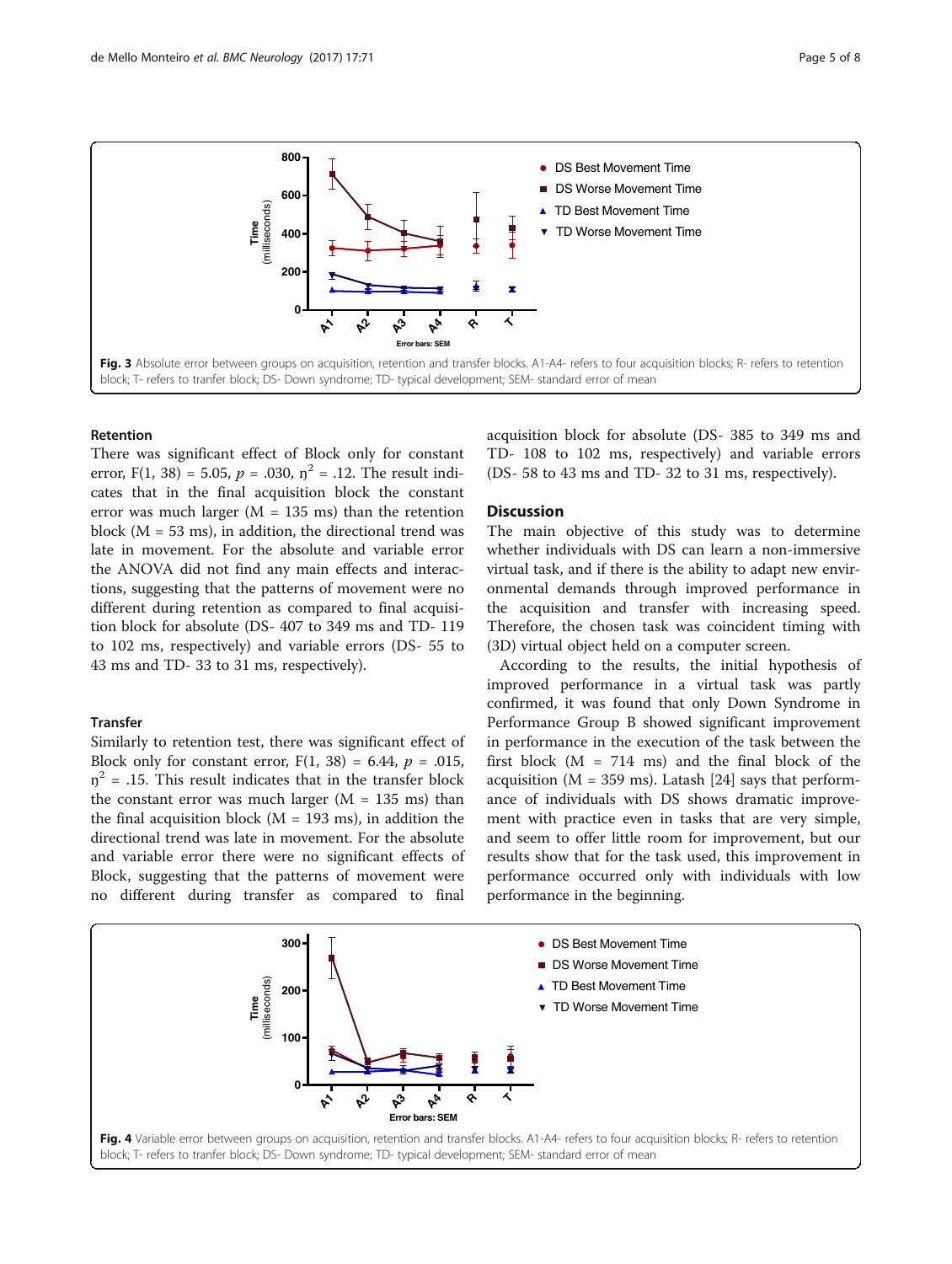Based on the present findings, we can only speculate why the individuals with DS with high performance did not improve. Considering that the motor and cognitive function in people with DS are very different among them [\[25\]](#page-7-0) even between DS from school programs (all alphabetized), probably the task was easier for the group with high performance and they already show the best score from the beginning of the protocol. This speculation can be supported by Malak et al. [[26\]](#page-7-0), who evaluated the association of the motor and cognitive development in children with DS and concluded that the motor development is associated with cognitive development, i.e. mental age.

However, the primary purpose of practice is not only to facilitate the performance of temporary effects during acquisition but also provide improved durable performance (assigned to the learning) of the retention and transfer tests. From the results obtained, there was no significant difference between the last block of acquisition with retention and transfer blocks in absolute error in both the TD (102 ms to 119 ms, respectively) group, as in DS (349 ms to 407 ms, respectively) group. That is, both groups maintained the ability to perform the task after a certain time without running.

It is important to note that the small number of repetitions was sufficient to improve performance, but only in the group with DS who had more difficulty in the beginning of the task. For this group, even considering an acquisition with few repetitions, participants underwent an initial phase - characterized by a greater number of errors, inconsistencies and high demand attention - until a later stage, which is characterized by greater consistency, fewer errors and likely reduced demand attention. Those DS individuals organized their reaching and aiming movements to achieve the precision dictated by the task demands, while optimizing movement speed and energy efficiency. When faced with unexpected changes to the task demands, they are usually very adept at adjusting their movement trajectories to accommodate the new environmental constraints [\[27](#page-7-0)].

Considering the results of the last acquisition block  $(TD = 102 \text{ ms and } DS = 349 \text{ ms})$  with transfer block  $(TD = 108 \text{ ms and } DS = 385 \text{ ms})$ , there were no statistically significant differences between blocks in both groups. Therefore, a situation with increased speed of the task did not cause significant performance drop. Again, primarily participants with DS who started with low performance after practice showed good adaptability to a new situation in coincident timing task. Considering the variable error, except for the first block of the group with DS with worse performance, the variability of error is similar between DS and people with typical development.

Those findings are partly in line with the notion that DS individuals can improve their ability in a virtual computer task (see Berg et al. [[28](#page-7-0)]), The recent development in the area of motor control allows researchers and practitioners to tap into these reserves and use quantitative indices of changes in motor synergies with practice to optimize training programs for DS individuals [[24](#page-7-0)].

Comparing the DS and TD groups, it was found that the DS-group had worse performance in acquisition than the group with typical development. This difference was also observed in the phases of retention and transfer. In DS, inability to effectively control movement through online processing of information may account for the slowness that is characteristic of their performance. They likely have difficulties due to less time in deceleration of reaching, less anticipatory capacity, longer movement times [[29\]](#page-7-0) and stability challenges of ligamentous laxity and hypotonia (see Galli et al. [[30](#page-7-0)] and Cisterna et al. [\[31](#page-7-0)]).

Another factor that may contribute to greater difficulty in performance in participants with DS is the movement pattern and strategy used to accomplish the task. Individuals with DS have difficulty performing precision goal-directed movement with any degree of speed or efficiency and the movement performed took twice as long to complete than TD person [\[27\]](#page-7-0) and individuals with DS have preference for patterns of muscle activation characterized by higher levels of co-contraction, that is, simultaneous activation of muscle pairs acting at a joint in opposite directions ("agonist-antagonist muscle pairs") [[32\]](#page-7-0).

Considering the constant error and variable error, result indicates that in CE all individuals (DS and TD) had a trend to delay the movement. Masumoto et al. [[33](#page-7-0)] evaluated adolescents with DS in a bimanual and unilateral tapping task and found also that they presented delay to reach the timing task. However in VE the DSgroup had a much larger variable error  $(M = 107 \text{ ms})$ than TD- group ( $M = 39$  ms), our findings confirm data from Torriani-Pasin et al. [[7\]](#page-6-0), even in a 3D task the individuals with Down syndrome tend to perform tasks in unstable and irregular coincidence of visual-motor systems, when compared to control subjects. Individuals with DS looked at experimental objects less frequently than their typically and children with typical development spent more time than DS in the highest visual stimulation complexity zone [[34\]](#page-7-0).

Another difficultly for DS individuals is in the deficit of the perceptual-motor abilities, which are responsible for the abilities that support the acquisition of several motor skills. Individuals with DS rely more on feedback control, whereas they have problems with movement planning and feed-forward control as showed by Kearney and Gentile [\[29\]](#page-7-0) and Spanò et al. [[35\]](#page-7-0), the different strategy operated by individuals with DS leads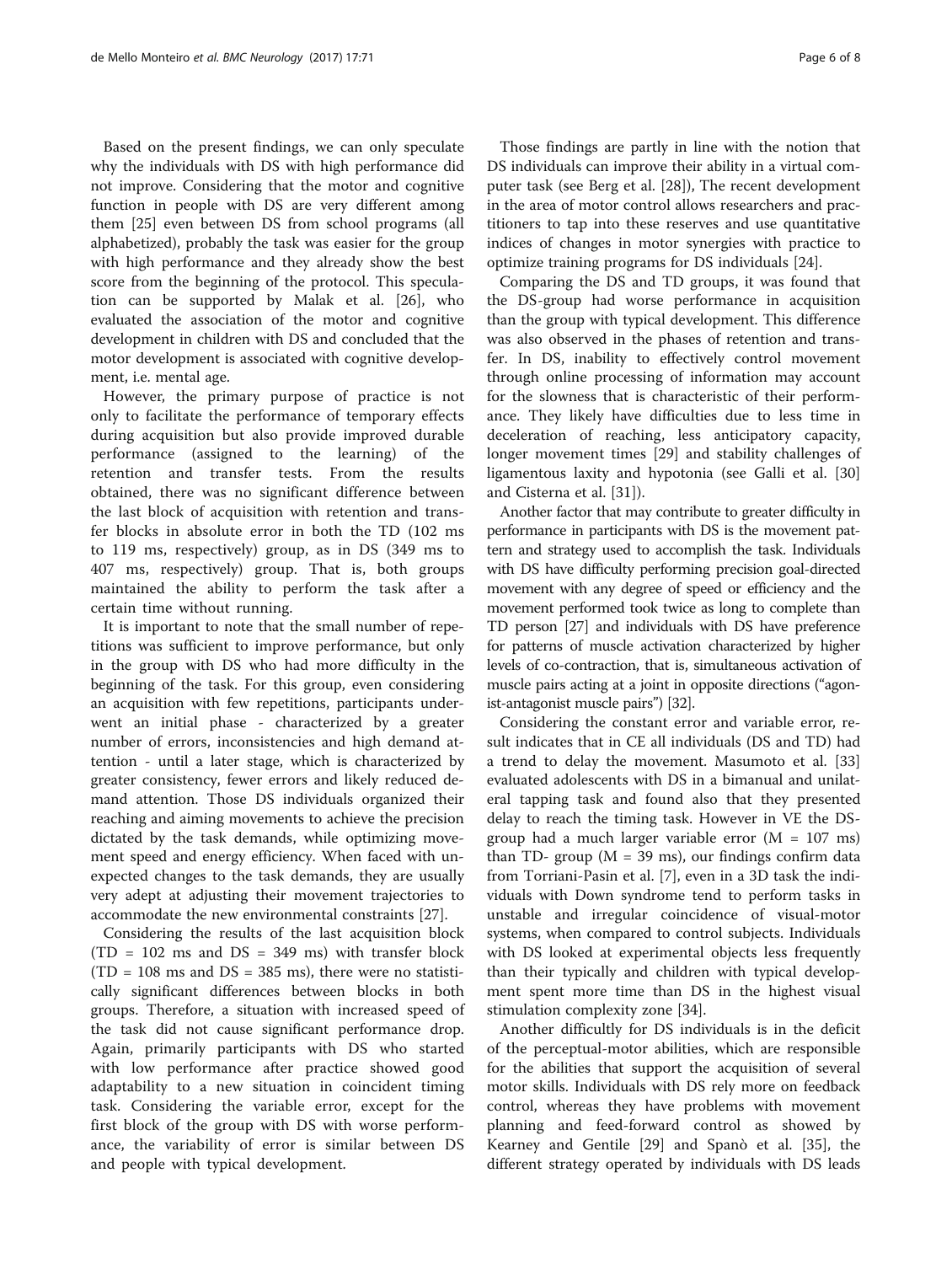## <span id="page-6-0"></span>Conclusions

Based on the present findings, individuals with DS are able to learn movements from virtual tasks, even though the movement time was higher compared to the TD individuals. The results showed that individuals with DS who started with low performance improved coincidence- timing task with virtual objects, but were less accurate than typically developing individuals.

Although individuals with DS having different exploratory actions, perceptual-motor abilities, pattern and movement strategies, results showed the ability to improve performance in non-immersive virtual tasks especially for individuals who have more difficulties, which can encourage the use of virtual environments in programs of motor habilitation in individuals with DS.

## Limitations and future studies

As limitations of the study, we could not assess the cognitive function and mental age of the participants with DS or their access to computers or video games. This information could give more explanations about the difference between the groups with worse and better performance.

When compared to previous studies in this field, the present study included a rather heterogeneous population with a wide age range including adolescents and adults with different gender. Even though we cannot rule out the effects of these factors, it is believed that this did not affect the results to a great extent. Both groups were carefully matched for age and all participants in the DS group showed to be able to perform the task.

Moreover, the computer program we used limited the outcome parameters to non-immersive virtual task and we could not compare with a real task, probably transfer to a real task could have given even better insight into our findings. Therefore, for future studies it would be recommended to not only look at virtual task but also transfer for real environment since this could provide valuable information. Additionally, we suggest that this non-immersive task of virtual reality may be an option to be reproduced in others diseases with motor and cognitive disabilities.

#### Abbreviations

AE: Absolute Error; CE: Constant Error; DS: Down Syndrome; TD: Typical Development; VE: Variable Error

#### Acknowledgements

We acknowledge the participants in the study.

#### Funding

This study received financial support from the FAPESP (Fundação de Amparo à Pesquisa do Estado de São Paulo, process number 2012/16970-6 and 2013/00619-0).

#### Availability of data and materials

Supporting datasets can be obtained from Talita Dias da Silva: write at ft.taliatdias@gmail.com

#### Author's contributions

CBMM: drafted, designed and wrote the manuscript; TDS: study implementation, data collection, performed data analysis and interpretation; LCA: help with manuscript preparation; FF: help with data analysis and manuscript preparation; LVA: Software development and data interpretation; FHIBF: Software development and data interpretation; CL: help with data analysis and manuscript preparation. All authors read and approved the final manuscript.

#### Competing interests

The authors declare that they have no competing interests.

#### Consent for publication

Not applicable.

### Ethics approval and consent to participate

This study was approved by the Ethics Committee for review of research projects of the School of Arts, Sciences and Humanities, University of São Paulo – EACH/USP under protocol number 1033/03. Written informed consent was provided by the participants and/or their legal guardians.

#### Publisher's Note

Springer Nature remains neutral with regard to jurisdictional claims in published maps and institutional affiliations.

#### Author details

<sup>1</sup>School of Arts, Sciences and Humanities, University of São Paulo, Av. Arlindo Béttio, 1000, Ermelino Matarazzo, São Paulo 03828-000, Brazil. <sup>2</sup>School of Public Health, University of São Paulo, São Paulo, Brazil. <sup>3</sup> Harvard School of Public Health, Harvard University, Boston, MA, USA. <sup>4</sup>Center for Neurosciences (NEC), University of São Paulo, São Paulo, Brazil. <sup>5</sup>Spaulding Rehabilitation Hospital and Massachusetts General Hospital, Harvard Medical School, Boston, MA, USA.

## Received: 25 July 2016 Accepted: 30 March 2017 Published online: 14 April 2017

#### References

- 1. Lana-Elola E, Watson-Scales SD, Fisher EM, Tybulewicz VL. Down syndrome: searching for the genetic culprits. Dis Model Mech. 2011;4:586–95.
- 2. Mancini MC, Silva PC, Gonçalves SC, Matins SM. Comparação do desempenho funcional de crianças portadoras de síndrome de Down e crianças com desenvolvimento normal aos 2 e 5 anos de idade. Arq Neuropsiquiatr. 2003;61:15–409.
- 3. Chiviacowsky S, Wulf G, Machado C, Rydberg N. Self-controlled feedback enhances learning in adults with down syndrome. Rev Bras Fisioter. 2012;16:191–6.
- 4. Latash ML, Kang N, Patterson D. Finger coordination in persons with down syndrome: atypical patterns of coordination and the effects of practice. Exp Brain Res. 2002;146:345–55.
- 5. Bussy G, Charrin E, Brun A, Curie A, des Portes V. Implicit procedural learning in fragile X and down syndrome. J Intellect Disabil Res. 2011;55:521–8.
- 6. Ringenbach SD, Mulvey GM, Chen CC, Jung ML. Unimanual and bimanual continuous movements benefit from visual instructions in persons with down syndrome. J Mot Behav. 2012;44:233–9.
- 7. Torriani-Pasin C, Bonuzzi GM, Soares MA, Antunes GL, Palma GC, Monteiro CBM, et al. Performance of down syndrome subjects during a coincident timing task. Int Arch Med. 2013;6:15.
- 8. Courbois Y, Farran EK, Lemahieu A, Blades M, Mengue-Topio H, Sockeel P. Wayfinding behaviour in down syndrome: a study with virtual environments. Res Dev Disabil. 2013;34:1825–31.
- 9. Barton GJ, Hawken MB, Foster RJ, Holmes G, Butler PB. The effects of virtual reality game training on trunk to pelvis coupling in a child with cerebral palsy. J Neuroeng Rehabil. 2013;10:15.